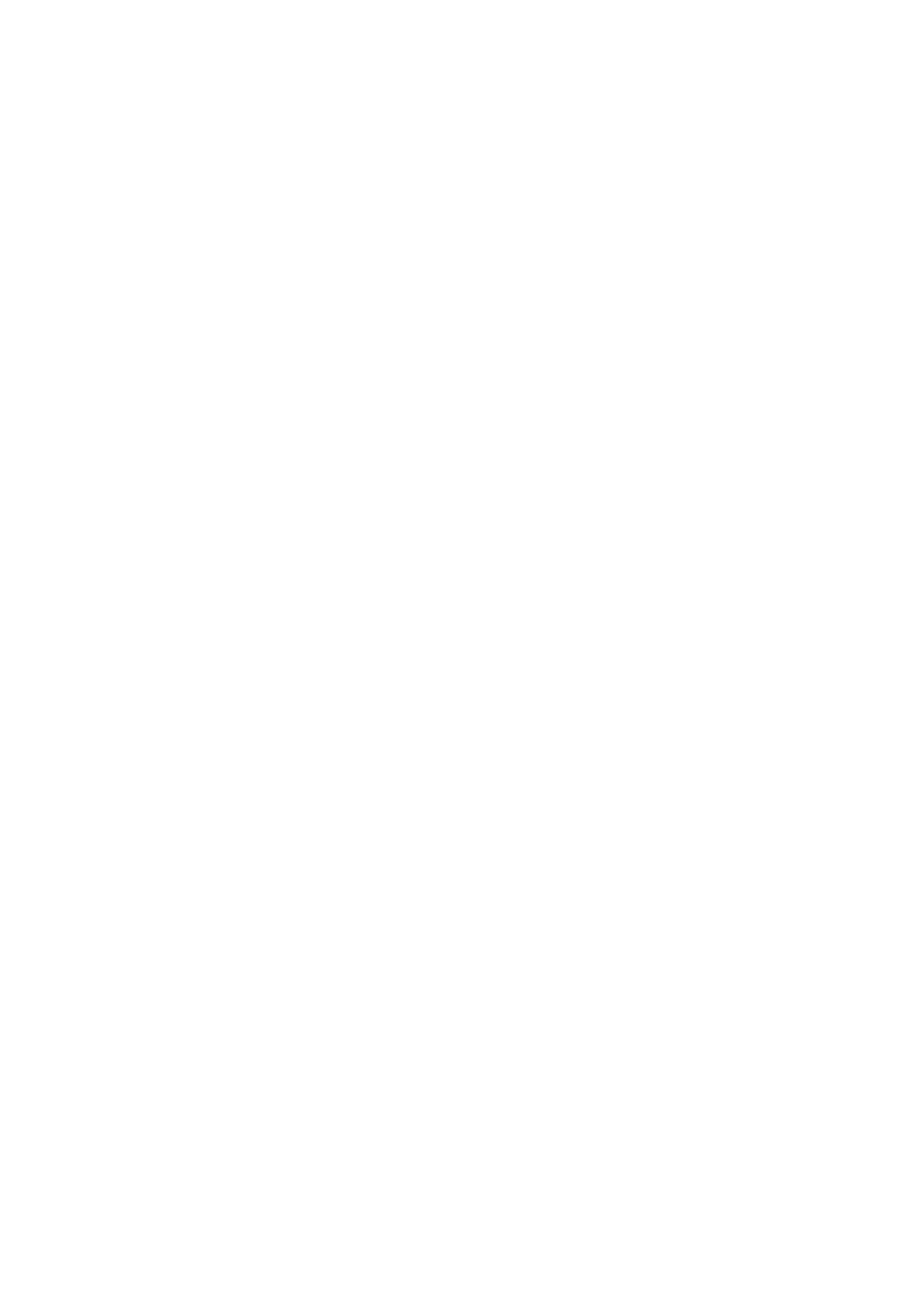

Note: a roll-call was conducted that ascertained the following members were in attendance at the commencement of the meeting:

| Hon Phil Goff, CNZM, JP       |              | Cr Angela Dalton                |  |
|-------------------------------|--------------|---------------------------------|--|
| Cr Christine Fletcher, QSO    |              | Cr Chris Darby                  |  |
| Cr Josephine Bartley          |              | <b>Cr Alf Filipaina</b>         |  |
| Deputy Mayor Cr Bill Cashmore |              | <b>Cr Richard Hills</b>         |  |
| Cr Pippa Coom                 | $\checkmark$ | <b>IMSB Chair David Taipari</b> |  |

## **1 Apologies**

Resolution number APR/2022/1

MOVED by Mayor P Goff, seconded by Cr C Fletcher:

**That the Appointments and Performance Review Committee:**

**a) accept the apologies from:**

**Absence**

**Deputy Mayor Cr Bill Cashmore Cr A Filipaina - bereavement.** 

**CARRIED**

#### **2 Declaration of Interest**

There were no declarations of interest.

## **3 Confirmation of Minutes**

Resolution number APR/2022/2

MOVED by Mayor P Goff, seconded by Cr C Fletcher:

**That the Appointments and Performance Review Committee:**

**a) confirm the ordinary minutes of its meeting, held on Tuesday, 2 November 2021, including the confidential section, as a true and correct record.**

**CARRIED**

## **4 Petitions**

There were no petitions.

#### **5 Public Input**

There was no public input.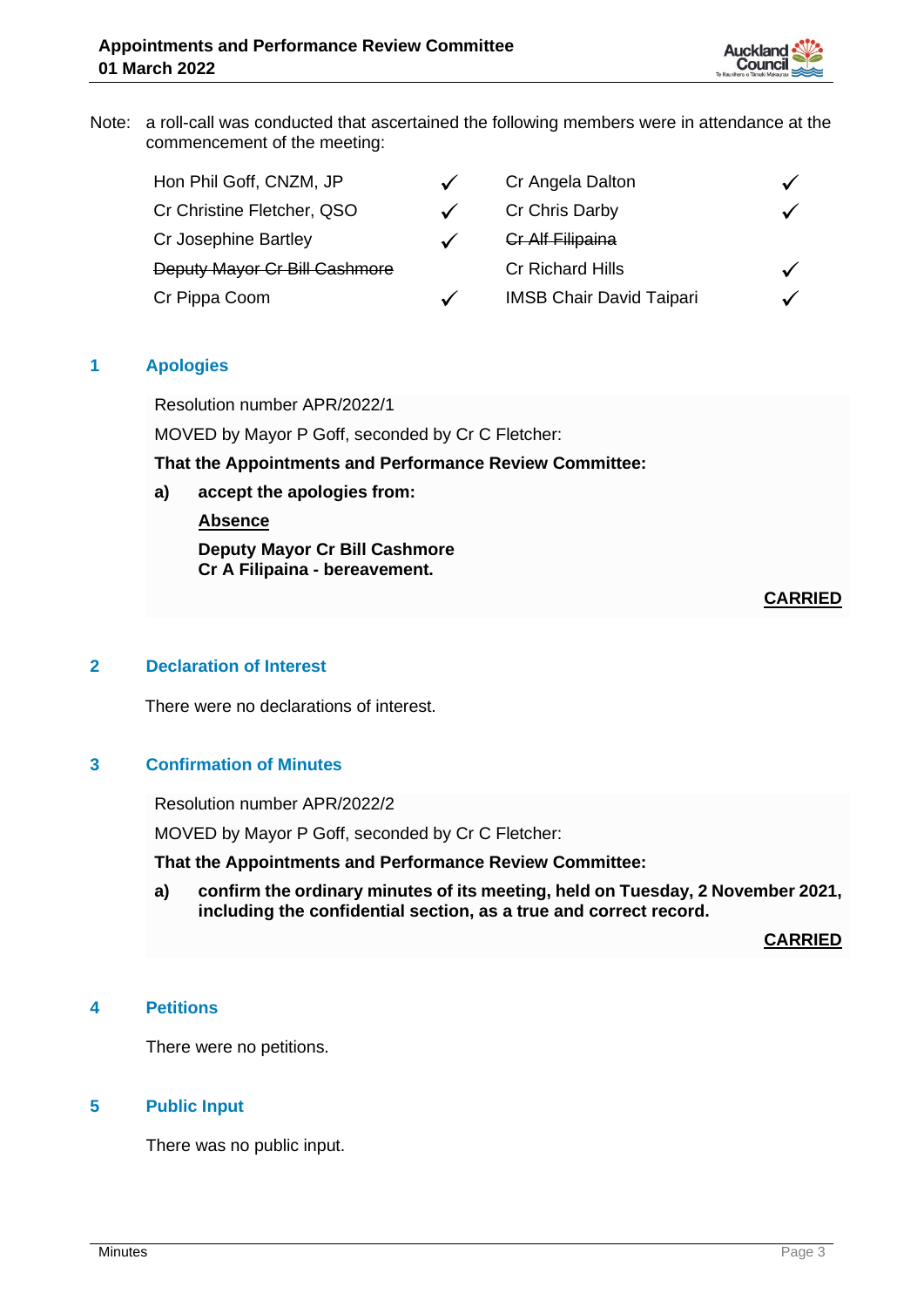

#### **6 Local Board Input**

There was no local board input.

## **7 Extraordinary Business**

There was no extraordinary business.

## **8 Review of the Forward Work Programme - Appointments and Performance Review Committee**

Resolution number APR/2022/3

MOVED by Mayor P Goff, seconded by Cr C Fletcher:

**That the Appointments and Performance Review Committee:**

- **a) riro / receive and arotake / review the progress on the 2022 forward work programme as appended in Attachment A of the agenda report**
- **b) whakaae / approve the forward work programme as agreed to at the meeting to October 2022.**

**CARRIED**

#### **9 Appointment to the board of Te Motu a Hiaroa Management Trust**

Resolution number APR/2022/4

MOVED by Mayor P Goff, seconded by Cr C Fletcher:

**That the Appointments and Performance Review Committee:**

**a) appoint Rachel Kelleher, General Manager Environmental Services to the board of Te Motu a Hiaroa Management Trust from 1 February 2022 to 31 January 2025.**

**CARRIED**

#### **10 Reappointment of directors of substantive Council-controlled Organisations 2022**

Resolution number APR/2022/5

MOVED by Mayor P Goff, seconded by Cr C Fletcher:

#### **That the Appointments and Performance Review Committee:**

- **a) note the information about appointments to substantive CCOs in 2022 contained in this report**
- **b) note that the report in the confidential section of the agenda seeks decisions regarding the reappointment of directors of council-controlled organisations**
- **c) note that that report is confidential due to the personal information that they contain.**

#### **CARRIED**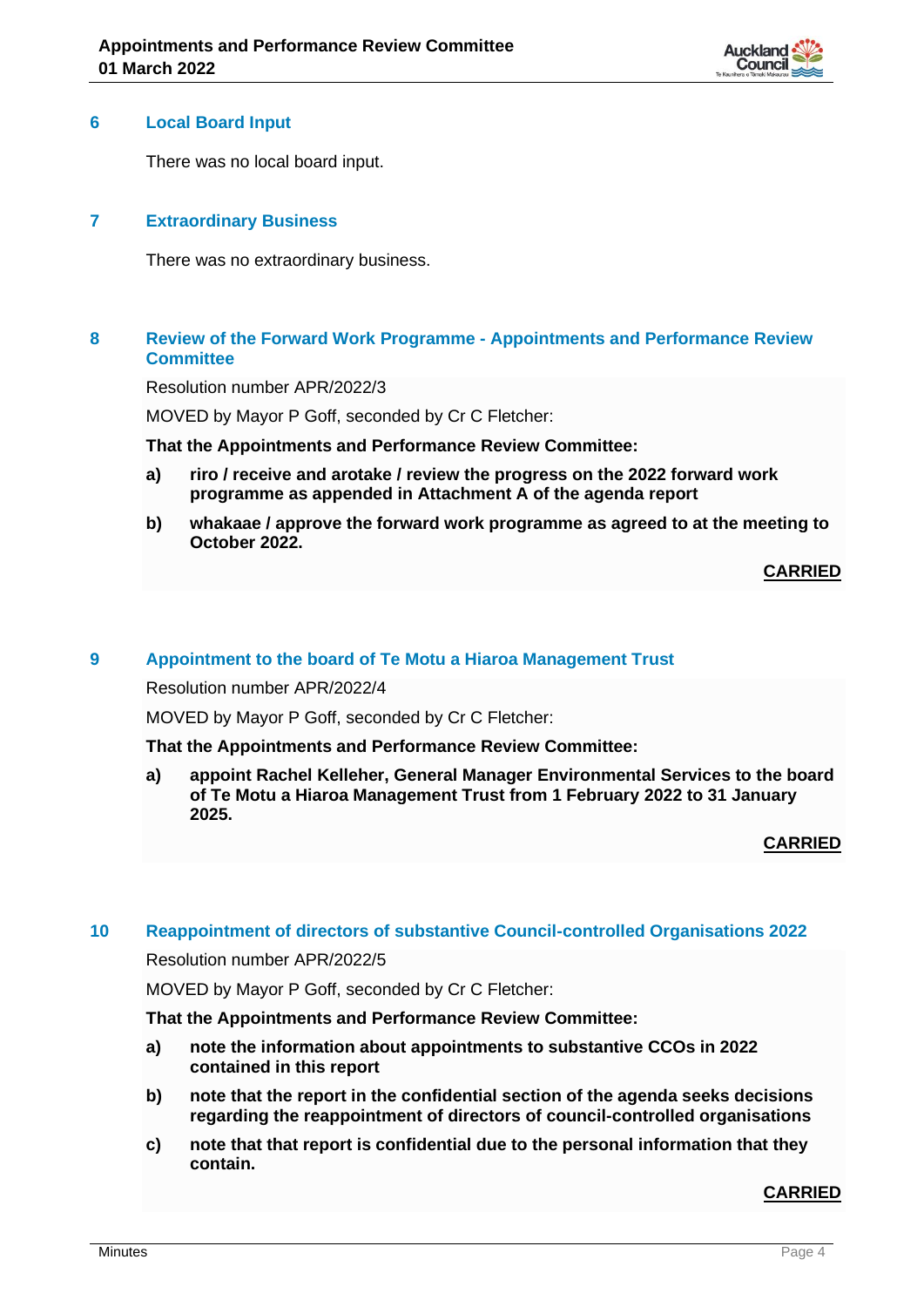

#### **11 Consideration of Extraordinary Items**

There was no consideration of extraordinary items.

#### **12 Procedural motion to exclude the public**

Resolution number APR/2022/6

MOVED by Mayor P Goff, seconded by Cr C Fletcher:

**That the Appointments and Performance Review Committee:**

**a) exclude the public from the following part(s) of the proceedings of this meeting.**

**The general subject of each matter to be considered while the public is excluded, the reason for passing this resolution in relation to each matter, and the specific grounds under section 48(1) of the Local Government Official Information and Meetings Act 1987 for the passing of this resolution follows.**

**This resolution is made in reliance on section 48(1)(a) of the Local Government Official Information and Meetings Act 1987 and the particular interest or interests protected by section 6 or section 7 of that Act which would be prejudiced by the holding of the whole or relevant part of the proceedings of the meeting in public, as follows:**

|  | C1<br>CONFIDENTIAL - Reappointments of directors to council-controlled organisations                                                                                                  |                                                                                                                                                                                                                                                                                |                                                                                                                                                                                                    |  |  |  |  |  |
|--|---------------------------------------------------------------------------------------------------------------------------------------------------------------------------------------|--------------------------------------------------------------------------------------------------------------------------------------------------------------------------------------------------------------------------------------------------------------------------------|----------------------------------------------------------------------------------------------------------------------------------------------------------------------------------------------------|--|--|--|--|--|
|  | Reason for passing this<br>resolution in relation to each<br>matter                                                                                                                   | Particular interest(s) protected<br>(where applicable)                                                                                                                                                                                                                         | Ground(s) under section 48(1)<br>for the passing of this resolution                                                                                                                                |  |  |  |  |  |
|  | The public conduct of the part of<br>the meeting would be likely to<br>result in the disclosure of<br>information for which good<br>reason for withholding exists<br>under section 7. | s7(2)(a) - The withholding of the<br>information is necessary to<br>protect the privacy of natural<br>persons, including that of a<br>deceased person.<br>In particular, the report contains<br>personal information about<br>directors being considered for<br>reappointment. | s48(1)(a)<br>The public conduct of the part of<br>the meeting would be likely to<br>result in the disclosure of<br>information for which good<br>reason for withholding exists<br>under section 7. |  |  |  |  |  |

## **C1 CONFIDENTIAL - Reappointments of directors to council-controlled organisations**

**The text of these resolutions is made available to the public who are present at the meeting and form part of the minutes of the meeting.**

**CARRIED**

2.23pm The public was excluded.

Resolutions in relation to the confidential items are recorded in the confidential section of these minutes and are not publicly available.

2.31pm The public was re-admitted.

## **RESTATEMENTS**

It was resolved while the public was excluded: